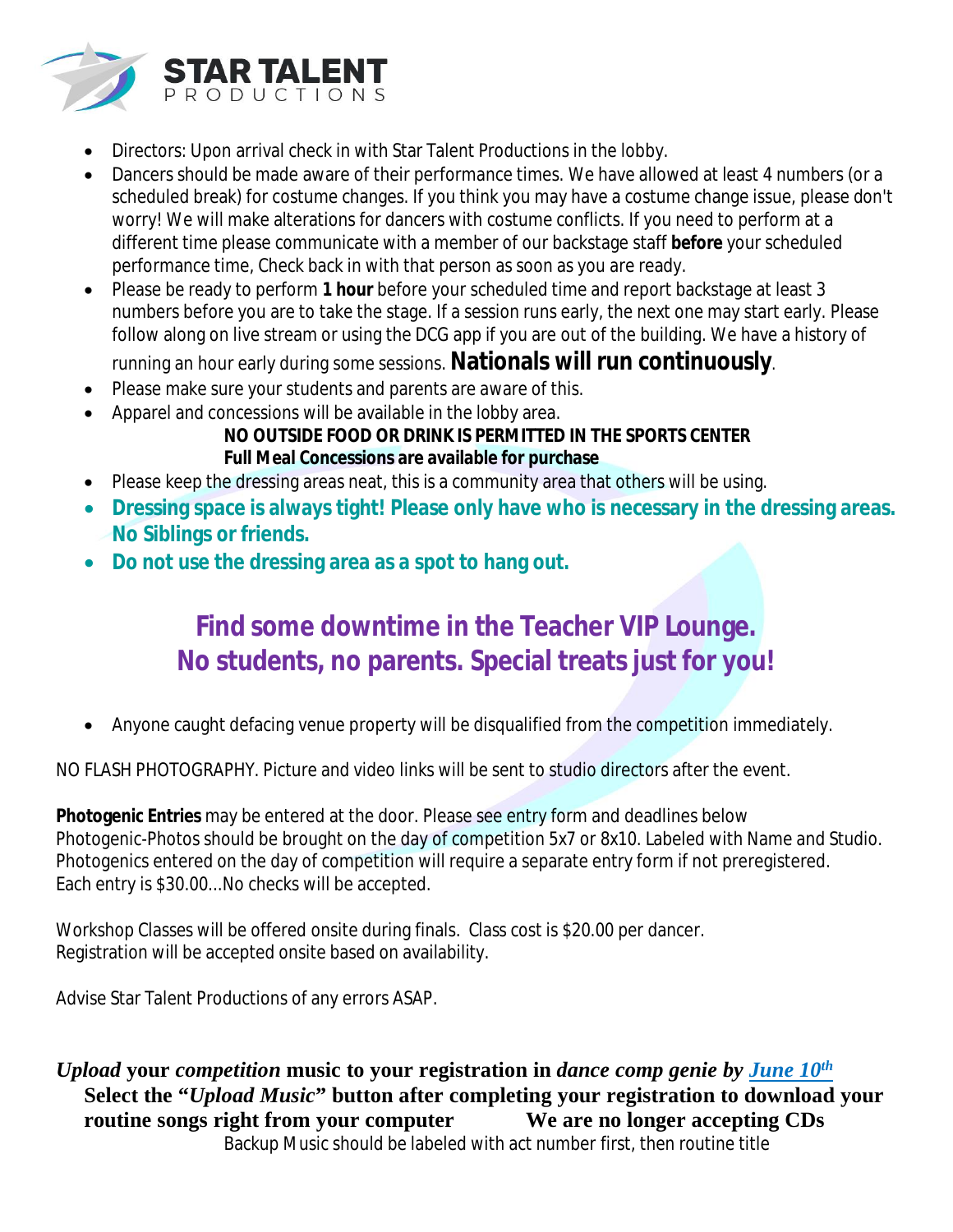#### **Backstage & Props**

The backstage area is open to performers, prop helpers and studio owners/teachers only. Props may be loaded in at the start of each session.

Please make sure you do not block dancer travel areas with props.

All heavy props must have protective bottom (wheels, felt, sliders ect...)

To prevent damage, **Do not push or pull heavy props across the floor**. If you need assistance please see a Star Talent crew member.

#### **Live Streaming**

Our entire competition will be live streamed as long as the venue connection is strong. – A link will be provided on our website and social media outlets. We will also email the link as it is available (week of).

#### **Awards**

Each session will have their own awards for adjudication, category and overalls.

For Groups awards, we will announce the Extravaganza invitees. On Saturday, for Mini, Petite and Junior, this will be in the later session after large groups and lines have performed.

If your routine is invited for Extravaganza Call backs. Please see a crew member after awards for additional information.

National Championship for solos and Duet/Trios will be awarded in each solo/Duet/Trio session. A dancer who wins the overall of an age and level will be eliminated for the regular overalls. Please do not rush to the judges table if your dancer is not called in the overall, be patient, they may have won the entire level.

#### **Seating**

Seating areas will be open, first come, first seated at Nationals. We encourage all spectators to bring additional sprays, wipes and sanitizer for their personal area based on comfort level. We do have extra space in this facility should anyone not be comfortable with traditional seating…Additionally, if anyone just wants to bring their comfy chair, we encourage it. This is sports facility. The provided seating is folding chairs and bleachers, not padded theater seats. . You may bring your own chair, this chair MUST have rubber footings (no medal).There will be designated areas for self chair set up. Do not move venue arranged seats.

#### **Performance Area**

We will have a 2<sup>nd</sup> performance area for Nationals. Our Performance Area will be used for Star Select Rehearsal, Dancer Workshops and our Improv Competition. This area will have Marley flooring and bleacher seating. The performance area will become additional dressing space on group performance days.

#### **Improv Competition**

Improv Competition will take place in our Performance Area. The improv Competition is divided by age for performances. Improv Awards will follow each age division and be split by level. Contestants must be preregistered. Contestants should check in at the 2<sup>nd</sup> performance area 10 minutes prior to session start to receive their performance numbers for judging These sessions will run true to time even if the main stage is ahead.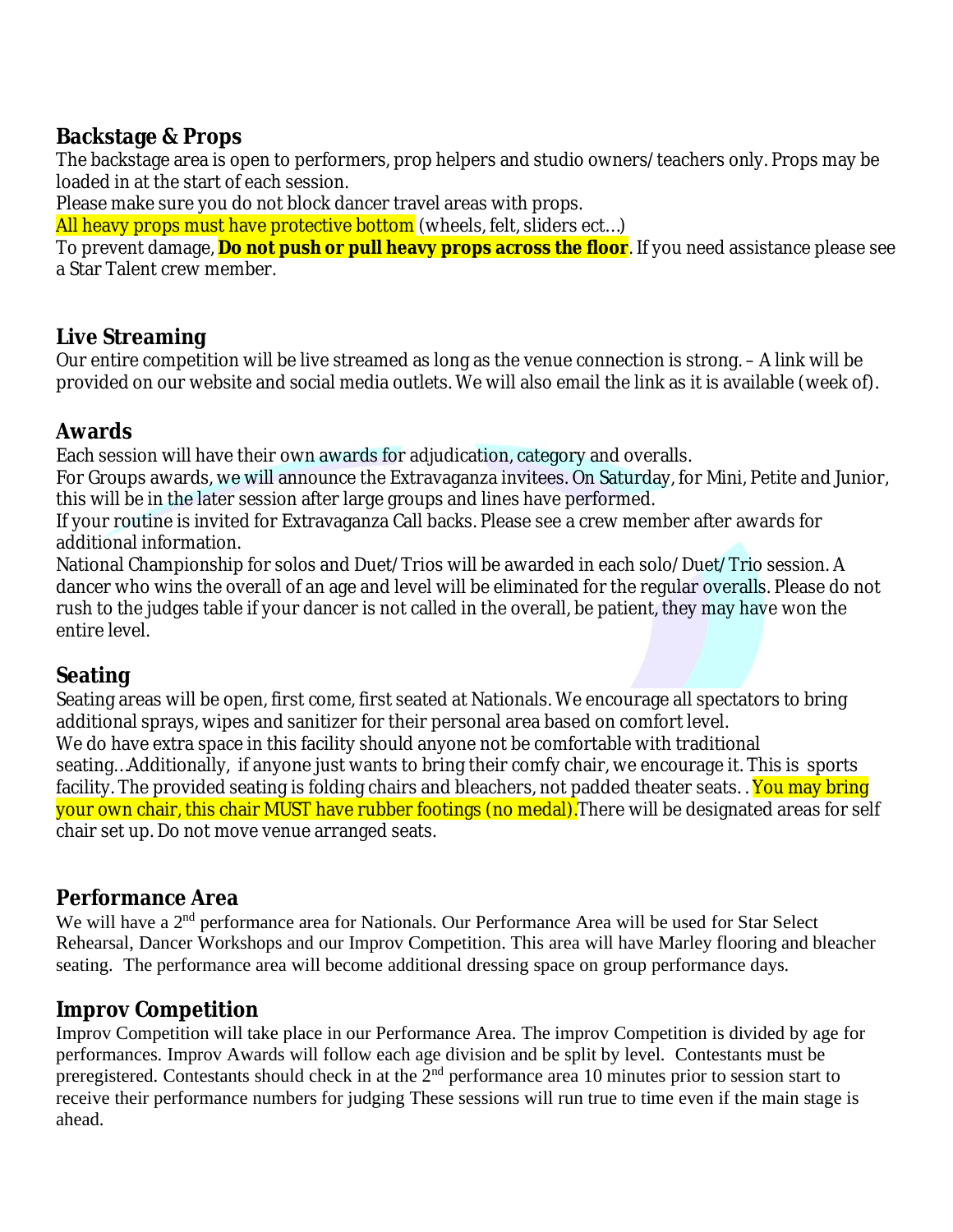



Studio Spirit Sunday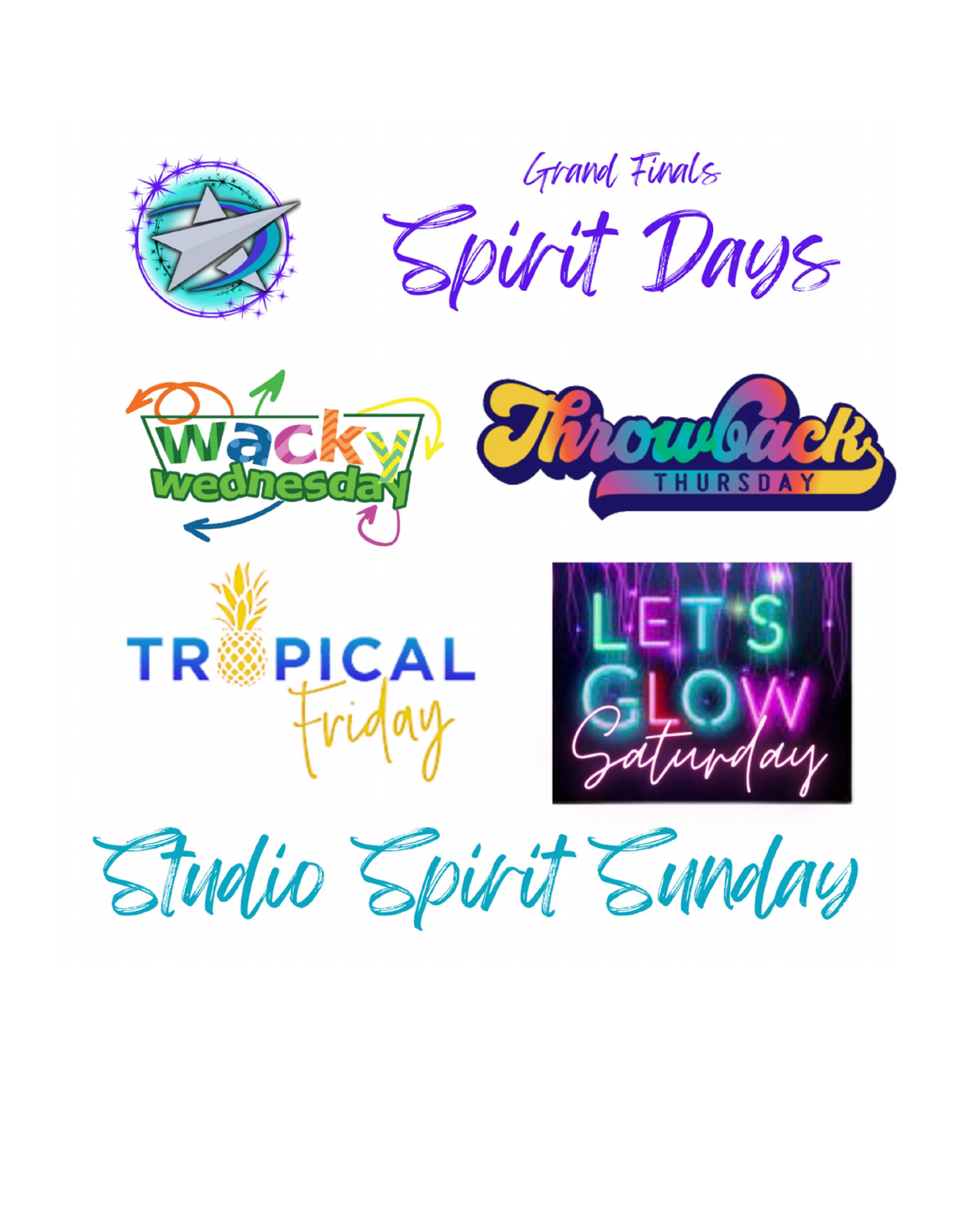



## 2115 Sports Way, Myrtle Beach, SC 29577 Parking \$5.00

## **Finals 2022 June 15 - June 19**

#### **Tuesday (June 14th)**

Star Select Rehearsal Mini, Petite and Junior 5:30pm-7:30pm Teen and Senior 6:00pm-8:00pm

#### **Wednesday**

#### **Petite Extreme and Elite and Junior Extreme Solos and Duet/Trios**

| <b>Main Stage</b>                                       |                       | 2 <sup>nd</sup> Performance Area              |  |  |
|---------------------------------------------------------|-----------------------|-----------------------------------------------|--|--|
| 07:00 AM                                                | Doors Open            |                                               |  |  |
| 07:30 AM                                                | <b>Session Starts</b> | 10:00 AM Teen/Senior Workshop (Excel/Extreme) |  |  |
| 12:45 PM                                                | Awards                | 11:30 AM Teen/Senior Workshop (Elite/Extreme) |  |  |
| Mini (all levels) and Petite Excel Solos and Duet/Trios |                       |                                               |  |  |
| 01:15 PM                                                | <b>Session Starts</b> | 01:30 PM<br>Junior Workshop                   |  |  |
| 05:50 PM                                                | Awards                | 3:00 PM<br>Group 2 Select Rehearsal           |  |  |
| <b>Junior and Teen Elite Solos and Duet Trios</b>       |                       | 04:30 PM<br>Group 5 Select Rehearsal          |  |  |
| 06:30 PM                                                | <b>Session Starts</b> | 06:00 PM<br>Group 6 Select Rehearsal          |  |  |
| 09:45 PM                                                | Awards                | 07:30 PM<br>Group 8 Select Rehearsal          |  |  |
| <b>Thursday</b>                                         |                       |                                               |  |  |
| <b>Junior Excel Solos and Duet/Trios</b>                |                       |                                               |  |  |
| 07:00 AM                                                | Doors Open            | 09:00 AM Group 3 Select Rehearsal             |  |  |
| 07:30 AM                                                | <b>Session Starts</b> | 10:30 AM Group 1 Select Rehearsal             |  |  |
| 11:00 AM                                                | Awards                | 12:00 AM Group 4 Select Rehearsal             |  |  |
| <b>Teen and Senior Excel Solos and Duet/Trios</b>       |                       |                                               |  |  |
| 11:30 AM                                                | <b>Session Starts</b> | 1:30 PM Mini/Petite Workshop                  |  |  |
| 03:55 PM                                                | Awards                | 3:00 PM Teen/Senior Extreme and Elite Improv  |  |  |
|                                                         |                       | 04:00 PM Mini/Petite Improv Competition       |  |  |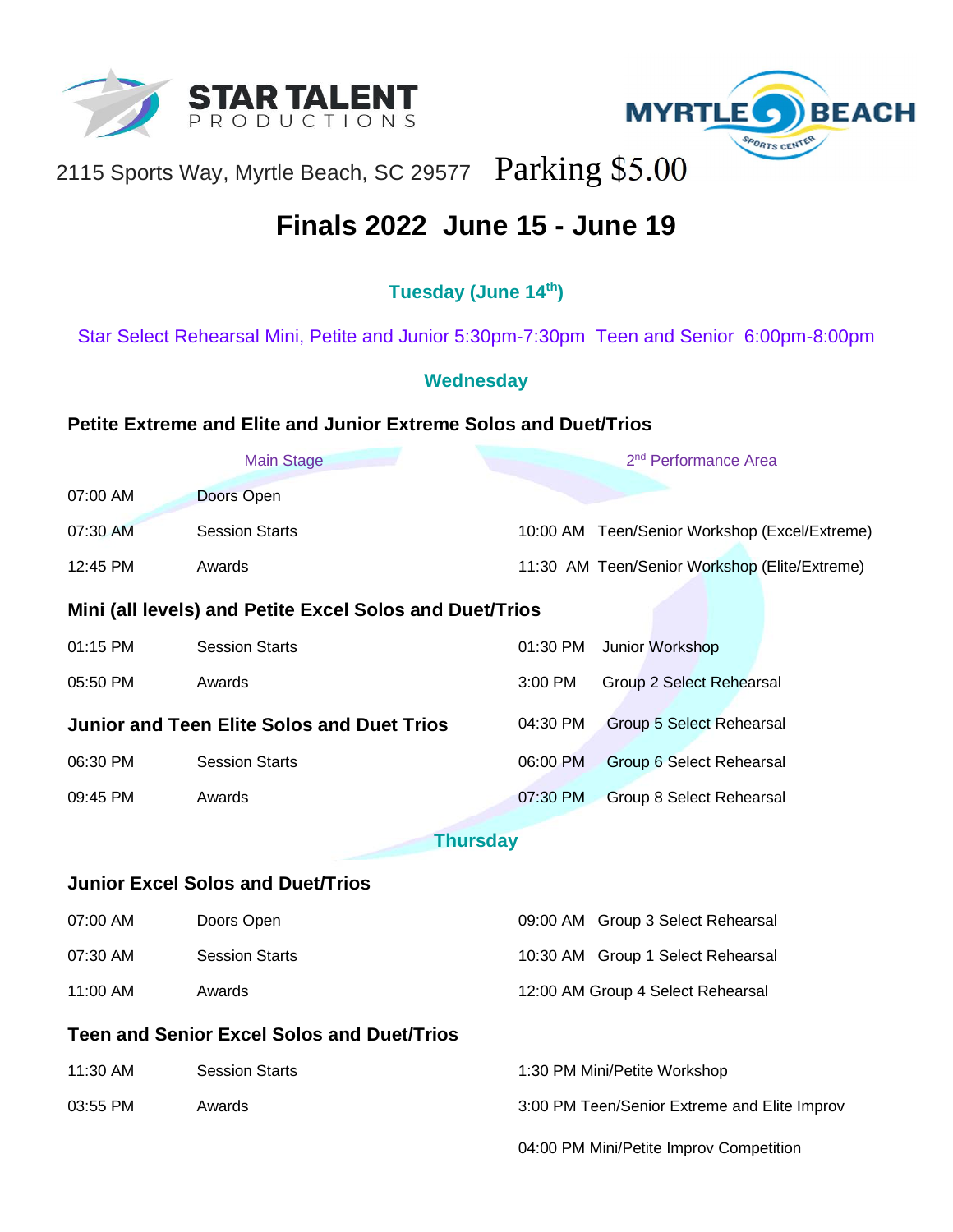#### **Teen Extreme Solos and Duet/Trios**

| 04:30 PM   | <b>Session Starts</b> | 05:00 PM Junior Improv Competition                |
|------------|-----------------------|---------------------------------------------------|
| $09:15$ PM | Awards                | 06:00 PM Teen and Senior Excel Improv Competition |
|            |                       | 07:00 PM Group 7 Select Rehearsal                 |

#### **Friday**

#### **Mini, Petite and Junior Small Groups**

- 07:00 AM Doors Open
- 07:45 AM Session Starts
- 02:25 PM Awards

#### **Mini, Petite and Junior Large Groups and Lines with Senior Extreme Solos and Duet/Trios**

| 03:15 PM | <b>Session Starts</b> |
|----------|-----------------------|
| 08:15 PM | Awards                |

#### **Saturday**

#### **Teen and Senior Groups**

| 07:00 AM | Doors Open          |
|----------|---------------------|
| 12:45 PM | Judges Lunch Break  |
| 04:50 PM | Judges Dinner Break |
| 08:45 PM | Awards              |

#### **Sunday**

#### **Senior Elite Solos and Duet Trios**

#### **Main Stage**

- 07:00 AM Doors Open
- 
- 10:30 AM Awards

#### 2<sup>nd</sup> Performance Area

07:30 AM Session Starts 609:00 AM Select Rehearsal (all groups)

#### **EXTRAVAGANZA**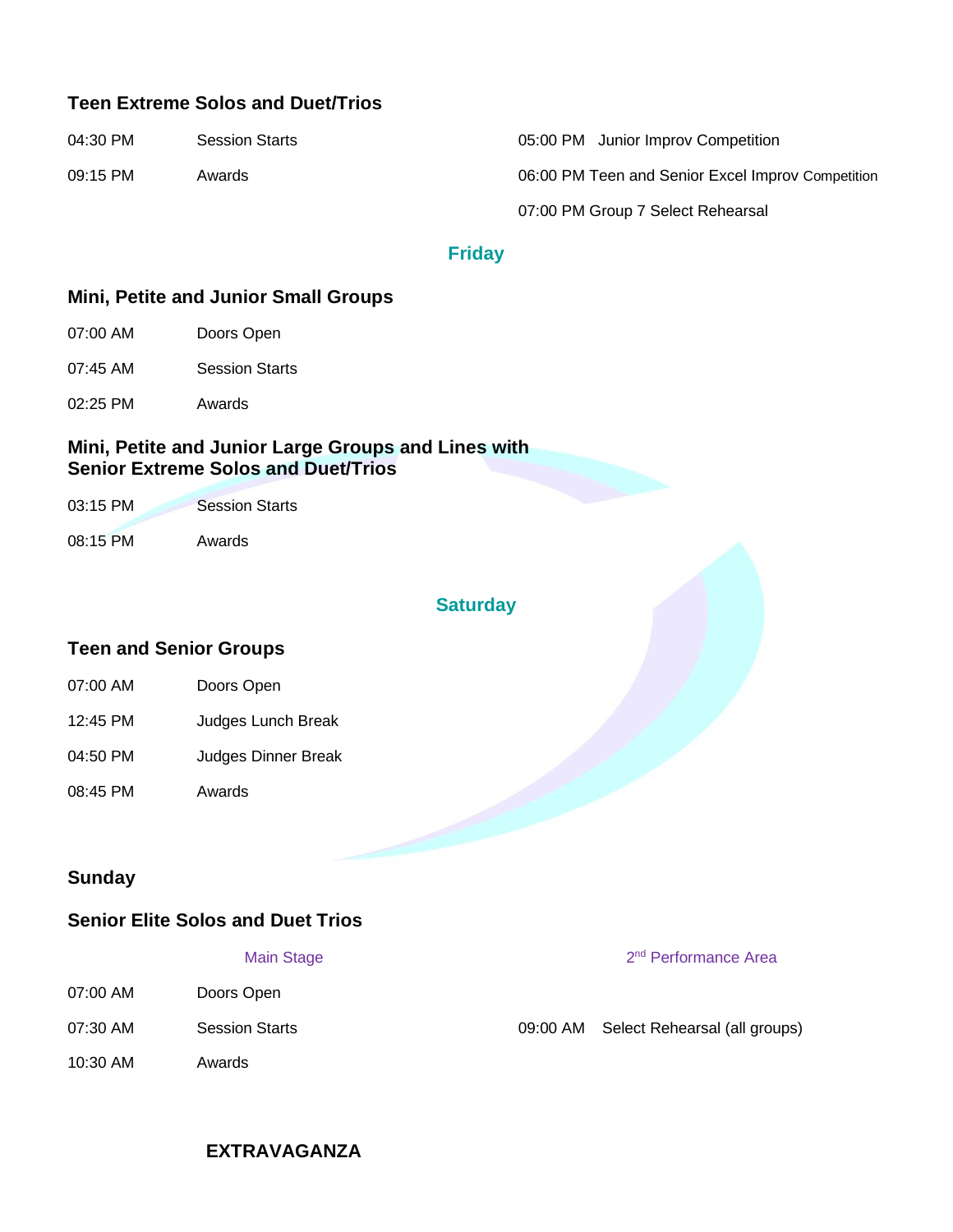#### **Production Mania**

- 11:15 AM Session Starts
- 01:35 PM Awards
- 02:15 PM Star Select Performance
- 02:30 PM Royal Crowning
- 03:15 PM Call Backs (participants announced at group awards)
- 06:00 PM Final Awards

#### **What is EXTRAVAGANZA Call Backs?**

At our Grand Finals, the top 3 highest scoring Groups and/or Lines of each age division and level will be invited to recompete in our Extravaganza Championship. A National Grand Champion will be named in each age division and in each level. The National Grand Champion will be awarded a cash prize, gift cards, studio banner and a trophy.

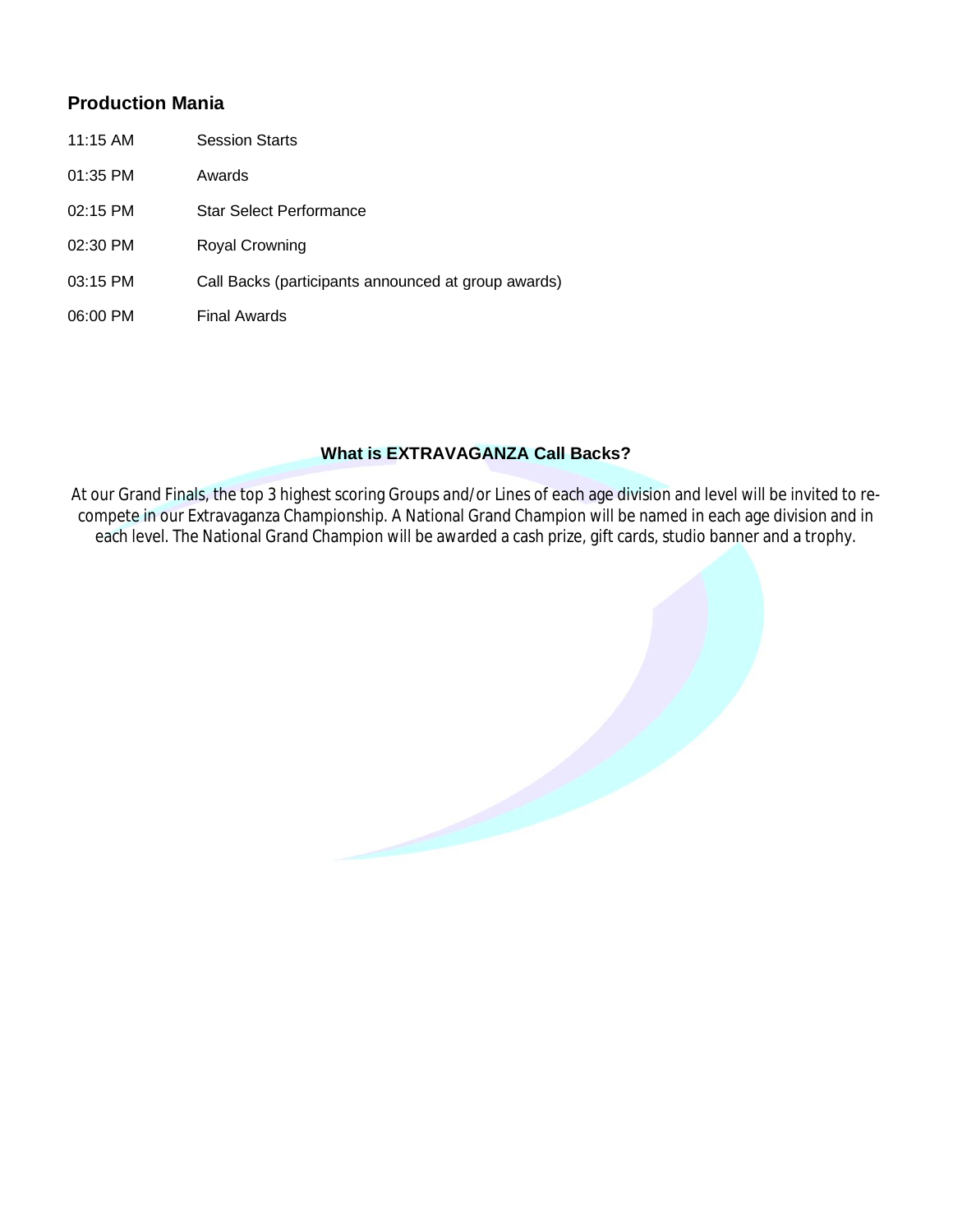

# Royal Title Information

We are excited to be announcing a new Star Talent Royal Court! Winners as well as runner ups will be awarded in each age division and level. Additionally, one overall Miss and Mister Star Talent will be named in each age division regardless of level.

Crowning of Royal Title contestants will be held as part of our Extravaganza Sunday June 19th at 2:30pm. We know several of you will still be performing before and after. No special attire is required but know pictures will be taken, wear your best smile.

Upon arrival, please check in at the registration desk as a Star Talent Royal Title Contestant. Check in's can begin as early as Wednesday at 8:00am.

All contestants will be given a sash and Royal ID number. We ask all contestants to please wear their badges and sashes during the competition week (unless performing). Contestants will also receive conversation (interview) cards.

All contestants will compete in Solo, Improv, Dancer's Workshop, Conversation and Photogenic.

**Solo** Solos scores are the same as Solo competition scores. You will compete your solo just one time on the main stage.

**Improv** Improv Competition will take place in our Performance Area. The improv Competition is divided by age for performances. Improv Awards will follow each age division and be split by level. Contestants must be preregistered. Contestants should check in at the 2<sup>nd</sup> performance area 10 minutes prior to session start to receive their performance numbers for judging.

#### **Thursday June 16th**

3:00 PM Teen/Senior Extreme and Elite Improv Competition

04:00 PM Mini/Petite Improv Competition

05:00 PM Junior Improv Competition

06:00 PM Teen and Senior Excel Improv Competition

#### **Photogenic**

Mini, Petite and Junior photogenic entries will be due Friday by 12:00noon. Teen and Senior photogenic entries are due Saturday by 10:00am. We ask to that you turn in photogenic entries as soon as you can. We will begin accepting photogenic entries Wednesday June 16<sup>th</sup> as the doors open.

#### **Dancer's Workshop**

We are looking for dancers who display confidence and cheer. Exceling in workshop does not mean you must be the most advanced or technical dancer. We are looking for Royals who love the opportunity to dance. Whether you are in the front row, middle or back, seize the opportunity to learn a new style and dance among new friends.

#### **Wednesday Workshops:**

10:00 AM Teen/Senior Workshop (Excel/Extreme)

11:30 AM Teen/Senior Workshop (Elite/Extreme)

01:30 PM Junior Workshop

#### **Thursday Workshops:**

01:30 PM Mini/Petite Workshop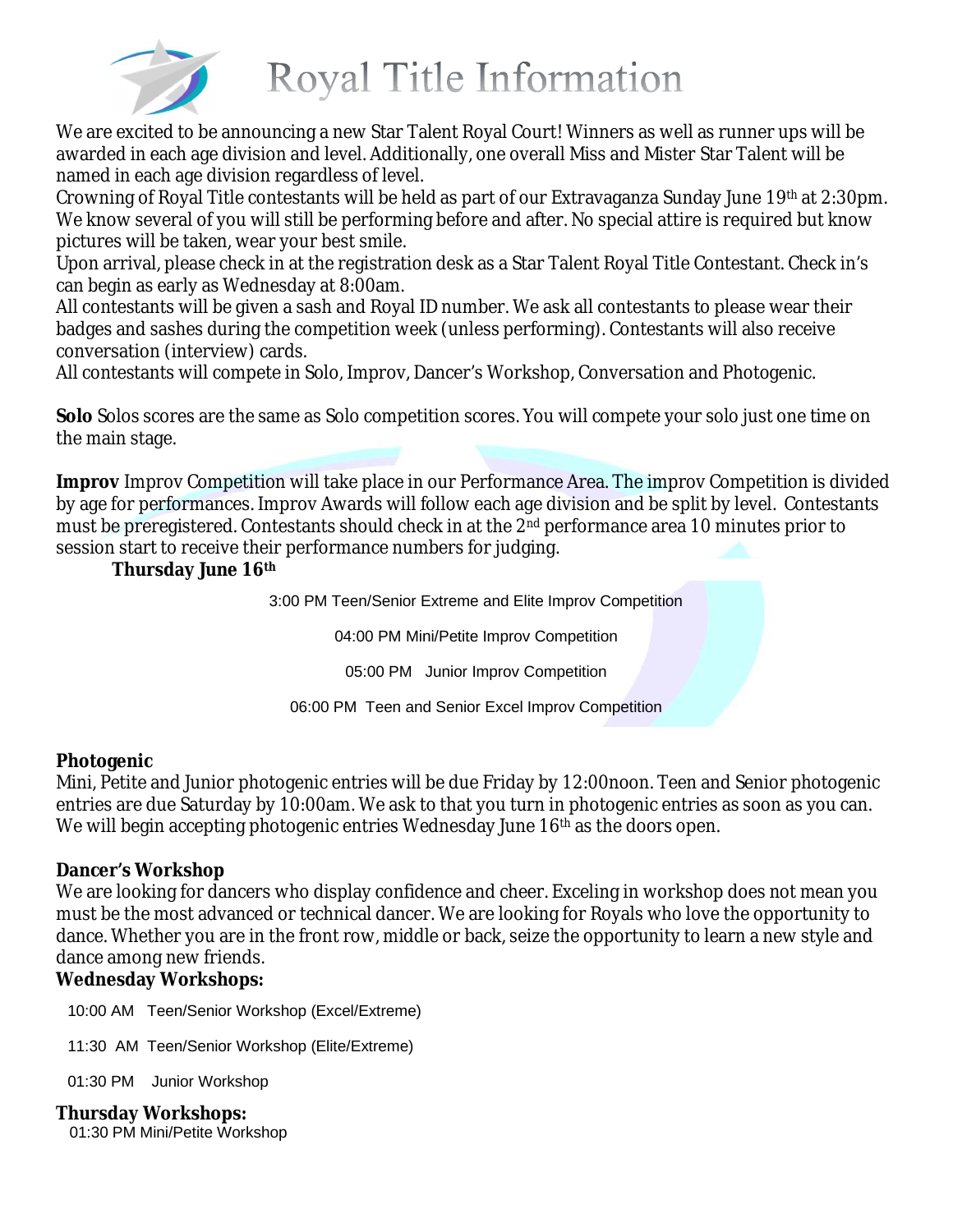#### **Conversation**

It is our hopes, as a Star Talent Royal Title holder, you will attend 2023 events and engage with other dancers. We are seeking dancers who are outgoing and encouraging to others. Let us see your personality. All Royal title contestants will receive 3 conversation cards. These cards will have your name and Royal ID number printed on the back. We encourage you to interact with Star Talent Staff, get to know us and let us get to know you. Introduce yourself to any Star Talent staff member and engage them in conversation. The Star Talent Crew member will collect your card and credit for conversation will be awarded. 2 Rules: 1. Do not approach any staff member seated at the judges table or in the Star Talent staff room. 2. Remember it is not about the questions, it's about the engagement.

#### **Deadline to hold conversations with 3 Star Talent crew members in Saturday June 19th by 7:00pm**



Choreography videos are in production. You will receive links next week. All dancers should be familiar with choreography when then arrive for rehearsal at our national event.

Closed rehearsals will take place at the nationals venue.

Please see the Performance area schedule for rehearsal times.

Performers should arrive to rehearsal ready to dance. A Star Talent crew member will direct you where to go. Rehearsals are scheduled for an hour but may run over if further direction is required. It's never really just one more time.

**Performance:** Sunday 2:15pm. Please check in backstage at 2:00.

All dancers are invited to any and all practices. The focus will be on the primary group of the time slots choreography. All dancers can benefit from extra rehearsals and run throughs.

We realize all 'All Dancer" rehearsals are during a solo competition section. Dancers should focus on thir competition performance solo. If they can't make the entire practice it is okay. This should be fun and stress free.

Dancers will receive an exclusive Star Select Performance Team T Shirt. This is a purple basic T-shirt. We encourage you to express yourself with color and style! Feel free to cut, tie, color, sew and stone your shirt to fit your personality. Or, don't…this is 100% your decision (do have permission from a teacher and parent).

**IMPORTANT**: Each dancer will only receive one shirt

Here is a link to some DIY design ideas: <https://www.diys.com/easy-diy-t-shirt-alterations/>

A parent/guardian or studio instructor will need to sign a confirmation receipt.

Dancers will need to wear black bottoms on performance day. Historically, most dancers have performed in shorts. Shoes are optional, we encourage Jazz style.

Hair: Hair should be neat and out of the face. Performance pictures will be posted on our social media sites and used in printed materials. Please make sure we can see your smile. Express yourself but do not distract yourself.

Practice attire can be any type of comfortable dancewear.